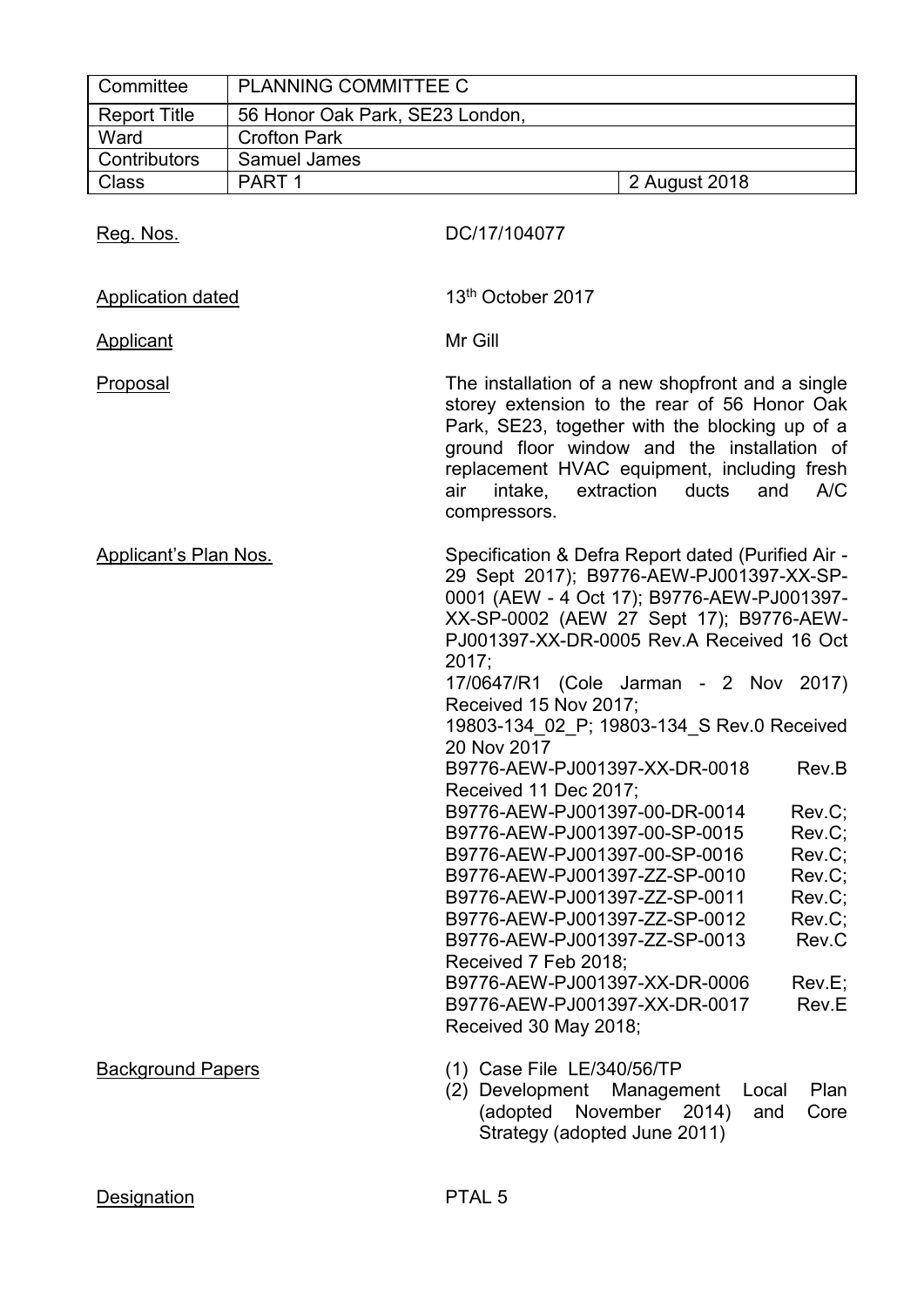Not located in a conservation area. No Article 4(2) Direction

#### Screening N/A

# **1.0 Property/Site Description**

- 1.1 The application relates to the ground floor commercial unit, of a three storey, midterraced property located on the north side of Honor Oak Park. The commercial unit is currently in use as a fish and chip takeaway, with a small amount of seating provision. Residential accommodation is located above, but is not self-contained from the commercial unit.
- 1.2 Honor Oak Park comprises a range of commercial units within the parades on either side of the street, between Lessing Street and Grierson Road. There are a number of shops, restaurants, café's and takeaways of a range of use classes.
- 1.3 The property does not lie within a conservation area, and the building is not listed, or in the vicinity of any listed buildings.
- 1.4 The area is relatively well served by public transport, having a PTAL rating of 4, with bus routes operating locally on Honor Oak Park and Stondon Park to the east, whilst Honor Oak train station lies a short walking distance away. Short term parking is available on Honor Oak Park, as well as existing loading bays.

# **2.0 Planning History**

- 2.1 **DC/94/037629:** The change of use of the ground floor of 56 Honor Oak ParkSE23 from retail shop (Class A1) to takeaway hot food shop (Class A3) together with the installation of an extract duct on the rear elevation. **Granted 17 August 1994.** Hours of opening were restricted to between 8am and 11pm (Monday-Saturday) and no opening at all on Sundays and Bank Holidays (Condition no.1)
- 2.2 **DC/97/041482:** The installation of a new shop front at 56 Honor Oak Park, SE23. **Granted 06 May 1997.**
- 2.3 **DC/14/086396:** Alterations of the existing shop front to incorporate a separate entrance door to the upper floors at 56 Honor Oak Park, SE23. **Granted 11 June 2014.** This permission was not implemented.
- 2.4 **DC/17/104342:** The display of an externally illuminated fascia sign and projecting sign at 56 Honor Oak Park, SE23. Decision pending, recommended approval.

## **3.0 Current Planning Applications**

#### The Proposal

- 3.1 The installation of a new shopfront and a single storey extension to the rear of 56 Honor Oak Park, SE23, together with the blocking up of a ground floor window and the installation of replacement HVAC equipment, including fresh air intake, extraction ducts and A/C compressors to the rear.
- 3.2 Shopfront alterations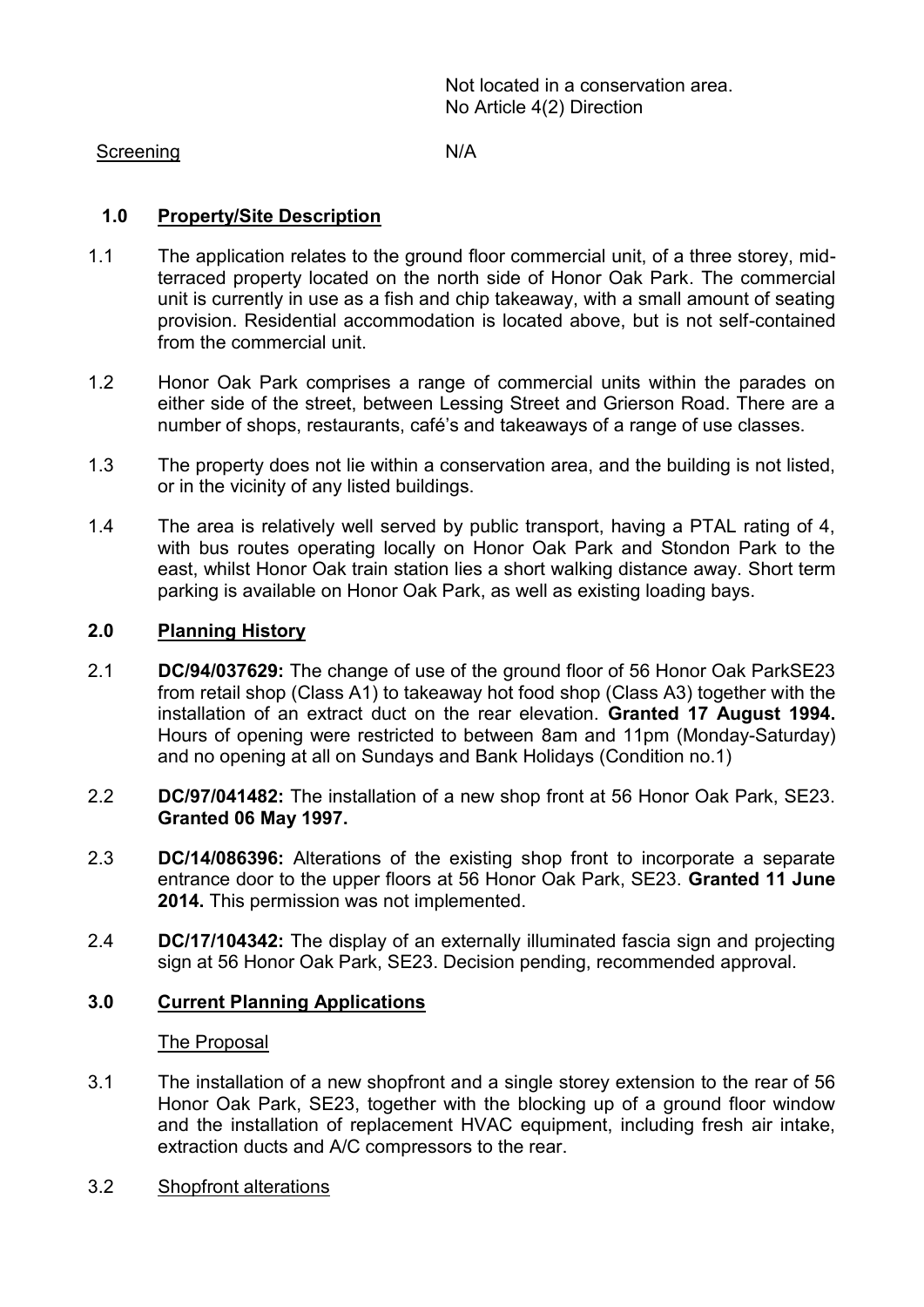The alterations to the shop front consist largely of renovation, with changes only to the colouring and design of the signage, which has been applied for under a separate application. The size and positioning of the windows, door and stall risers would remain as existing. The materials would be dark grey aluminium.

#### 3.3 Rear extension/alterations

The single storey extension would house a new cold room for the proposed takeaway restaurant. It would be the full width of the original rear outrigger, 4m, for a depth of 4m from the rear wall of the outrigger. It would be flat roofed, with a height of 3.3m, with 1 cold room and 1 A/C compressor located towards the rear of the extension's roof.

The extension would be finished in rendered blockwork.

The A/C compressor would have a width of 1.8m, a height of 1.6m and a depth of 1.1m. The Cold room Compressor would have a width of 1.6m, a height of 0.85m, and a depth of 1.1m. The rear of both would be located 2.4m from the rear elevation of the outrigger, and therefore the rear facing first floor window.

#### 3.4 Extraction equipment

The proposed extraction duct at the rear would exit the shop at ground floor level, through an existing window which would be blocked up as a part of the proposal. The duct would have a diameter of 0.5m, and would 'hang' 0.13m from the rear elevation. It would rise up for 3.5m, directly blocking a first floor window, where it would then bend to avoid the second floor window and rise up to 1.5m above the eaves line of the property. The duct would follow a largely identical path to am existing extract duct at the property.

## **4.0 Consultation**

- 4.1 This section outlines the consultation carried out by the Council following the submission of the application and summarises the responses received. The Council's consultation exceeded the minimum statutory requirements and those required by the Council's adopted Statement of Community Involvement.
- 4.2 A site notice was displayed outside the property and letters were sent to 7 adjoining residents as the ward Councillors for Crofton Park.

38 Neighbouring residents have raised objection to the proposal. Table 1 (below) summarises the concerns that have been raised, and gives a response to these concerns.

| Table 1: Summary of objectors concerns |                                                                                                                                                                                                 |  |
|----------------------------------------|-------------------------------------------------------------------------------------------------------------------------------------------------------------------------------------------------|--|
| <b>Concerns Raised</b>                 | <b>LPA Response</b>                                                                                                                                                                             |  |
| required?                              | Clarification of existing Use   No change of use is required for a different hot food<br>Class – Is a change of use   takeaway operator (in this case, Domino's) to operate<br>out of the unit. |  |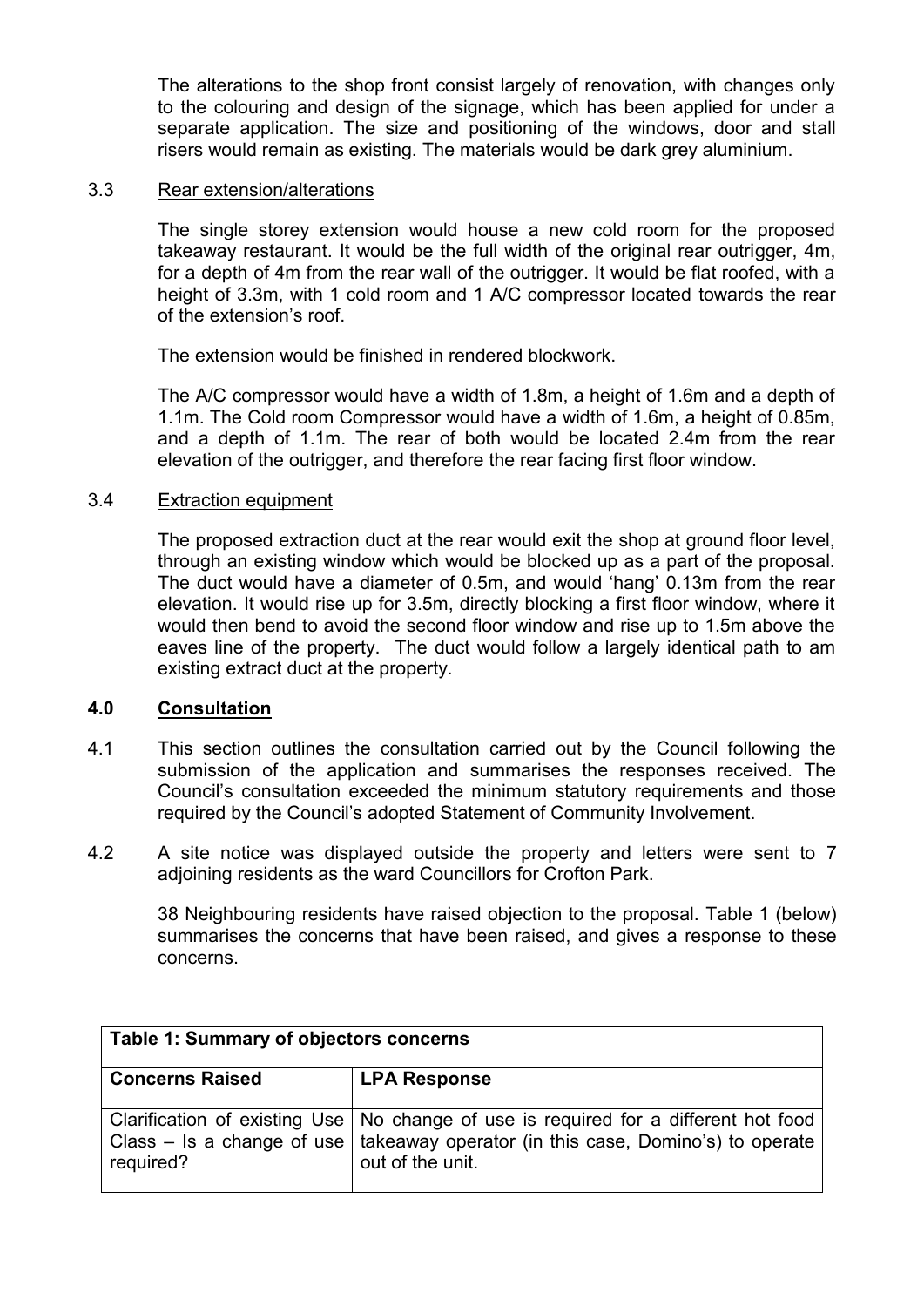| disturbance<br><b>Noise</b><br>and<br>caused.                                                                                                                   | The proposed extraction equipment details have been<br>considered against Policy DM26 and reviewed by the<br>Council's Enviromental health officer, who has raised<br>no objections. The impact in terms of noise and<br>disturbance would therefore be acceptable. |
|-----------------------------------------------------------------------------------------------------------------------------------------------------------------|---------------------------------------------------------------------------------------------------------------------------------------------------------------------------------------------------------------------------------------------------------------------|
| Ventilation system issues                                                                                                                                       | The proposed extraction equipment details have been<br>considered against Policy DM26 and reviewed by the<br>Council's Enviromental health officer, who has raised<br>no objections.                                                                                |
| front<br>quality<br>Shop<br>poor<br>design, not in keeping.                                                                                                     | External illumination proposed, shopfront alterations<br>considered to be an improvement on existing.                                                                                                                                                               |
| of<br>backyard<br>Loss<br>of<br>premesis constitutes loss of<br>amenity space.                                                                                  | Rear is a commercial yard and not useful amenity<br>area, so it is not protected in the same way as a<br>residential garden would be.                                                                                                                               |
| Extension would block view<br>from garden.                                                                                                                      | Impact is assessed below, specifically in regard to<br>Policy DM31.                                                                                                                                                                                                 |
| of<br>existing<br>seating<br>Loss<br>restaurant would<br>$\mathsf{in}$<br>area<br>reduce footfall to parade.                                                    | No Change of use is proposed, so control cannot be<br>applied over internal seating area.                                                                                                                                                                           |
| Clarification over hours of<br>operation requested                                                                                                              | Opening hours restricted to between 8am to 11pm,<br>and not at all on Sundays & Bank Holidays.                                                                                                                                                                      |
| Contrary to DM18, as within<br>400m of a school.                                                                                                                | No change of use proposed, so DM18 cannot be<br>considered.                                                                                                                                                                                                         |
| Over saturation<br>of Pizza<br>in surrounding<br>takeaways<br>area, harms vibrancy of<br>parade.                                                                | No change of use proposed so DM18 cannot be<br>considered.                                                                                                                                                                                                          |
| Movement of, and parking<br>delivery<br>bikes<br>of<br>and<br>associated<br>(both<br><b>issues</b><br>existing<br>problems,<br>and<br>perceived future issues). | Cannot be considered as no change of use is<br>proposed.                                                                                                                                                                                                            |
| <b>Use</b><br>οf<br>surrounding<br>residential streets as a 'rat  <br>run'.                                                                                     | Cannot be considered as no change of use is<br>proposed.                                                                                                                                                                                                            |

4.3 The Council's Statement of Community Involvement (SCI) requires that a local meeting or drop-in session be offered to those who have made representations and the applicant at least two weeks prior to a decision being made on a planning application, in the following circumstances: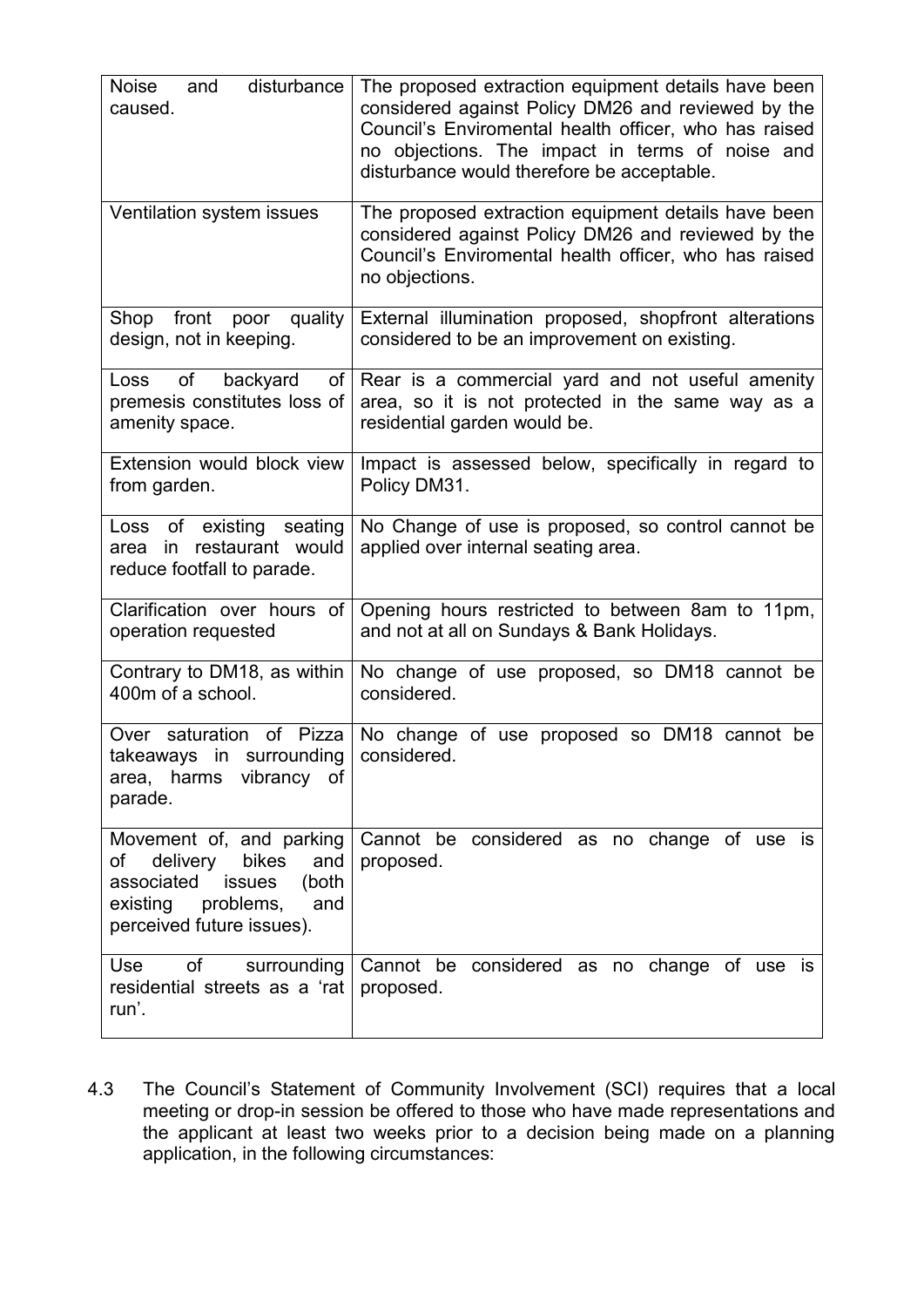- where one or more objection(s) have been received from a residents' association, community/amenity group or ward Councillor; and/or
- where a petition is received containing more than 25 signatures; and/or
- where 10 or more individual written objections are received from different residents.
- 4.4 Subsequently a local meeting was held on 30th April 2018 at 7:30pm for one hour. The above concerns were raised again, with a large focus being around the classification of the existing use class, and the movement and parking of delivery vehicles.
- 4.5 It is noted that the current application only allows for assessment against design and amenity issues associated with the alterations to the shop front, the rear extension, the installation of plant equipment and the other external alterations to the rear. The relevant policies are outlined in the next section of this report.

## **5.0 Policy Context**

#### 5.1 Introduction

Section 70(2) of the Town and Country Planning Act 1990 (as amended) sets out that in considering and determining applications for planning permission the local planning authority must have regard to:-

(a) the provisions of the development plan, so far as material to the application,

(b) any local finance considerations, so far as material to the application, and (c) any other material considerations.

Section 38 (6) of the Planning and Compulsory Purchase Act (2004) makes it clear that any determination under the planning acts must be made in accordance with the development plan unless material considerations indicate otherwise. The development plan for Lewisham comprises the Core Strategy, Development Plan Document (DPD) (adopted in June 2011), the Development Management Local Plan (adopted November 2014) and policies in the London Plan (2016). The NPPF does not change the legal status of the development plan.

## 5.2 National Planning Policy Framework

The NPPF was published on 27th March 2012 and is a material consideration in the determination of planning applications. It contains at paragraph 14 a 'presumption in favour of sustainable development'. Annex 1 of the NPPF provides guidance on implementation of the NPPF. In summary this states that (paragraph 211), policies in the development plan should not be considered out of date just because they were adopted prior to the publication of the NPPF. At paragraphs 214 and 215 guidance is given on the weight to be given to policies in the development plan. As the NPPF is now more than 12 months old paragraph 215 comes into effect. This states in part that '…due weight should be given to relevant policies in existing plans according to their degree of consistency with this framework (the closer the policies in the plan to the policies in the Framework, the greater the weight that may be given)'.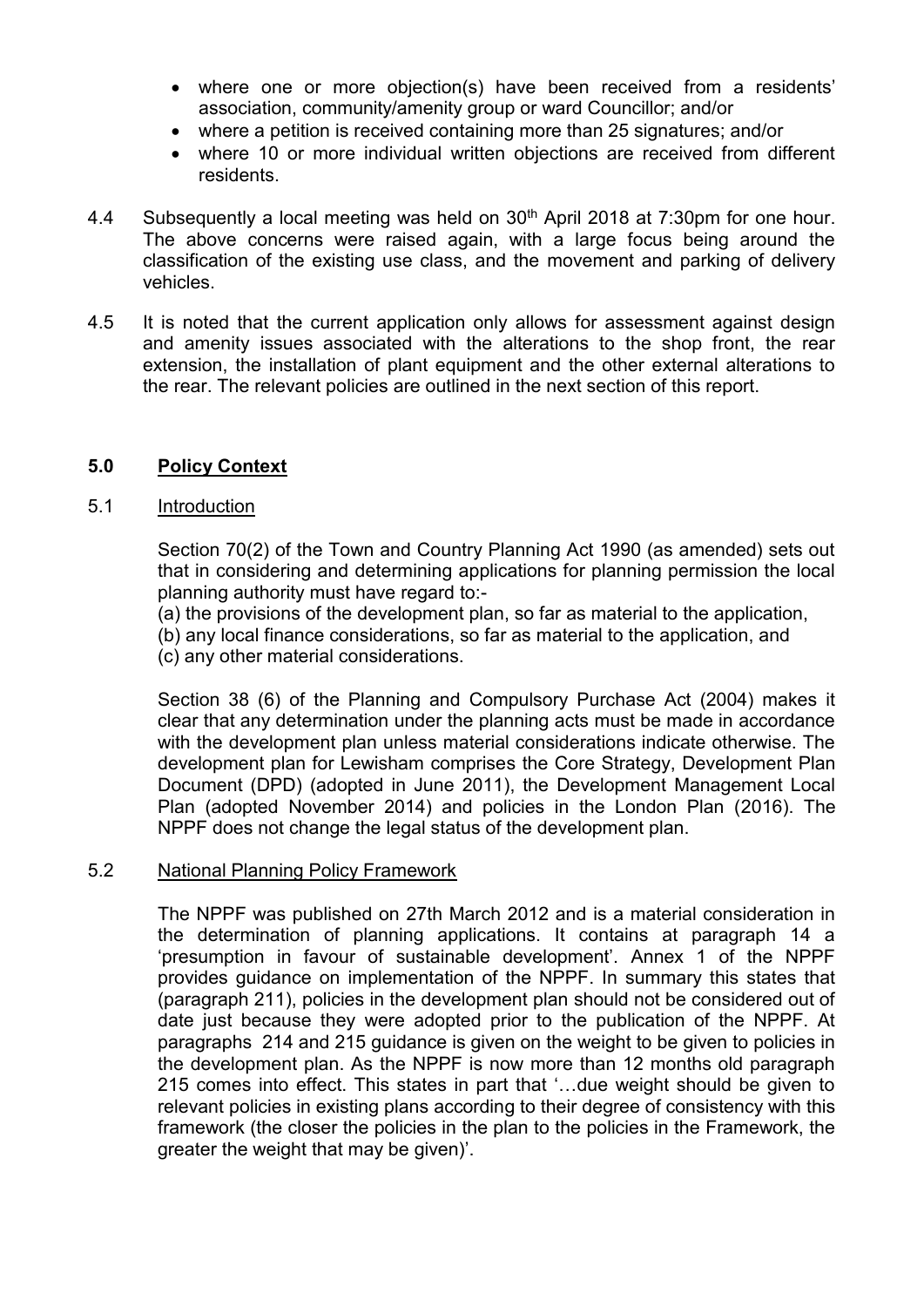5.3 Officers have reviewed the Core Strategy for consistency with the NPPF and consider there is no issue of significant conflict. As such, full weight can be given to these policies in the decision making process in accordance with paragraphs 211, and 215 of the NPPF.

#### 5.4 Other National Guidance

On 6 March 2014, DCLG launched the National Planning Practice Guidance (NPPG) resource. This replaced a number of planning practice guidance documents.

#### 5.5 The London Plan 2015 (amended 2016)

On 10 March 2016, the London Plan (consolidated with alterations since 2011) was adopted. The policies relevant to this application are: Policy 7.4 Local character Policy 7.6 Architecture

The new, draft London Plan was published by the Mayor of London for public consultation on 29 November 2017 (until 2 March 2018). However, given the very early stage in this process, this document has very limited weight as a material consideration when determining planning applications, does not warrant a departure from the existing policies of the development plan in this instance and is therefore not referred to further in this report.

#### 5.6 Core Strategy (2011)

The following lists the relevant strategic objectives, spatial policies and cross cutting policies from the Lewisham Core Strategy as they relate to this application: Core Strategy Policy 15 High quality design for Lewisham

## 5.7 Development Management Local Plan (2014)

The following lists the relevant strategic objectives, spatial policies and cross cutting policies from the Development Management Local Plan as they relate to this application:

The following policies are considered relevant to this application:

DM Policy 19 Shopfront's, signs and hoardings DM Policy 26 Noise & Vibration DM Policy 30 Urban design and local character DM Policy 31 Alterations/extensions to existing buildings

## **6.0 Planning Considerations**

6.1 The relevent planning considerations for the proposal are the impact on the character and appearance of the host building, together with any impacts upon the site and neighbouring properties' amenity.

*Design*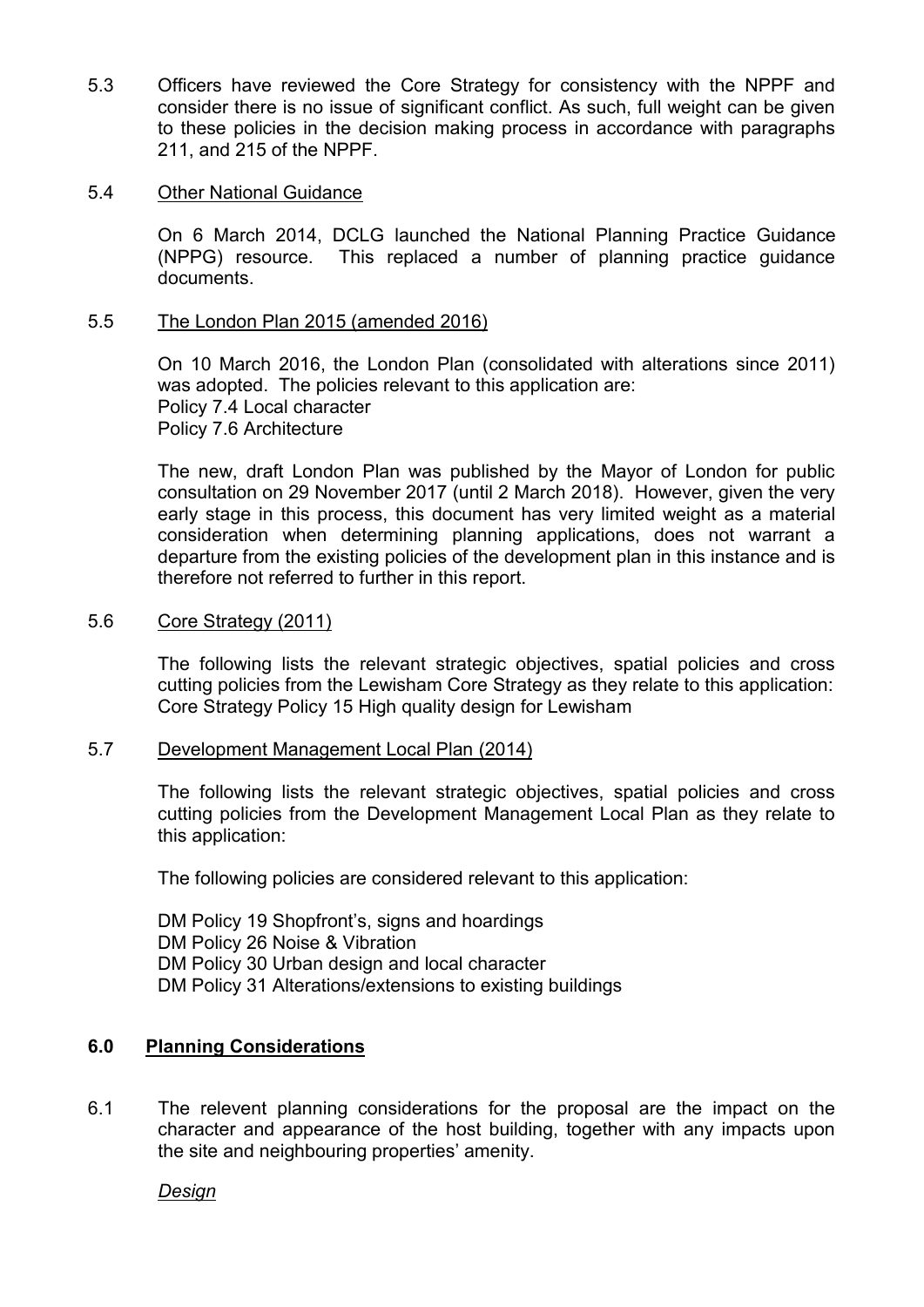- 6.2 Urban design is a key consideration in the planning process. The NPPF makes it clear that national government places great importance on the design of the built environment. Good design is a key aspect of sustainable development, is indivisible from good planning, and should contribute positively to making places better for people. The NPPF states that it is important to plan positively for the achievement of high quality and inclusive design for all development, including individual buildings, public and private spaces and wider area development schemes.
- 6.3 Paragraph 63 of the NPPF states that in determining applications, great weight should be given to outstanding or innovative designs which help raise the standard of design more generally in the area. In addition to this, paragraph 64 states that permission should be refused for development of poor design that fails to take the opportunities for improving the character and quality of an area and the way it functions.
- 6.4 In relation to Lewisham, Core Strategy Policy 15 outlines how the Council will apply national and regional policy and guidance to ensure highest quality design and the protection or enhancement of the historic and natural environment, which is sustainable, accessible to all, optimises the potential of sites and is sensitive to the local context and responds to local character.
- 6.5 DM Policy 19 requires all shopfronts to be designed to a high quality and reflect and improve the character and quality of their surrondings.
- 6.6 DM Policy 30 requires planning applications to demonstrate a site specific response which creates a positive relationship with the existing townscape whereby the height, scale and mass of the proposed development relates to the urban typology of the area.
- 6.7 DM Policy 31 requires development proposals for alterations to be of a high, site specific and sensitive design quality and to respect and/or compliment the form, setting period, architectural characteristics and detailing of the original building. including external features such as chimneys and porches. High quality matching or complimentary materials should be usedm appropriately and sensitively in relation to context.

#### 6.8 Replacement shopfront

The proposed shopfront would have the same dimensions and proportions of glazing as the existing. It would retain the pilasters to both sides, and the stall risers from the ground. The new shopfront would be dark grey aluminium framed, with matching stall risers and doorframe.

The fascia, and projecting sign would be replaced with those showing Domino's branding, and separate advertisement consent is sought for this. The new signage would be externally illuminated.

The proposed shop front is considered to represent a minor improvement on the existing. Overall, the proposed shopfront is considered to be in line with Policies DM19, DM30 & DM31, and would not have a detrimental impact on the building, or the surrounding area.

#### 6.9 Single Storey Rear extension and alterations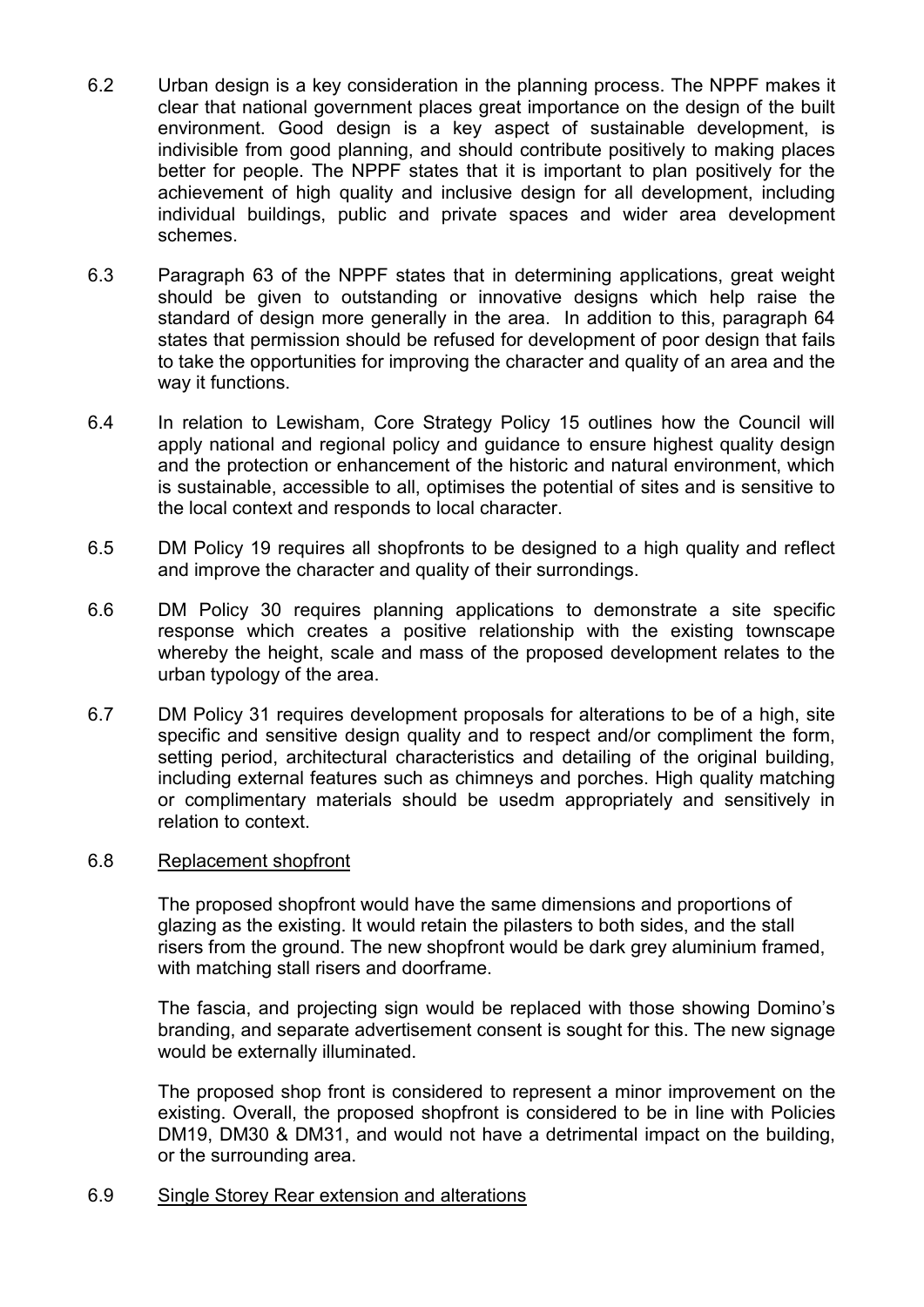The proposed rear extension is subordinate to the main building, and would be finished in block and render, which is acceptable to the rear of a commercial setting.

The proposed extraction equipment on the roof would have an acceptable visual impact on the appearance of the property, considering the commercial nature and that it is contained to the rear.

The proposed extension would take up approximately 37.75% of the rear yard, so it would not be overly dominant. Notwithstanding, the yard serves a commercial property and it is not considered to be useful amenity space, so the 50% space guideline to be retained, as prescribed in DM31, does not in any case apply here.

#### 6.10 Installation of extraction equipment at the rear

The extraction duct would replace an existing duct, which is currently in a similar position. The new duct would be slightly wider than the existing, and therefore more prominent. However, extraction ducts are a common sight at the rear of this terrace due to its commercial nature, so the design and positioning is considered to be acceptable. Notwisthstanding, the rear of the property is not visible from the public realm. The units to be mounted to the roof of the proposed extension would not appear out of character within the rear of a commercial parade, and their functional appearcne is therefore acceptable.

#### *Residential Amenity*

- 6.11 Core Strategy Policy 15 states that new development should be designed in a way that is sensitive to the local context. More specific to this, DM Policy 31 seeks to ensure that residential alterations should result in no significant loss of privacy and amenity to adjoining houses and their back gardens. It must therefore be demonstrated that proposed alterations are neighbourly and that significant harm will not arise with respect to overbearing impact, overshadowing, and loss of light, loss of outlook or general noise and disturbance. Regard must also be given to any impacts on privacy.
- 6.12 The proposed shopfront replacement would, by its nature, have no material impact on the amenity of surrounding neighbours.
- 6.13 The proposed rear extension would be built along the shared boundary with No.58 Honor Oak Park for a depth of 4m, at a height of 3.8m (including 0.5m parapet) – with the additional 1.1m height of the roof mounted the A/C unit just inside the parapet wall. If No.58 had residential accommodation at ground floor level, then the proposal may have been regarded to have an unaccpeptable impact due to an increased sense of overbearingness and enclosure, to the occupants. However, as the ground floor and rear yard are in commercial use, the proposed extension would not be materially harmful.
- 6.14 The extension would be set away from the shared boundary with No.54 by approximately 1.3m, so even if the ground floor were in residential use, the impact would be sufficiently mitigated so as not to cause a materially harmful impact. It is noted that the ground floor is in commercial usage.
- 6.15 Policy DM 18 relates to the quality of equipment proposed, and the assessment of impact from that equipment where new Hot Food Takeaway uses (A5) are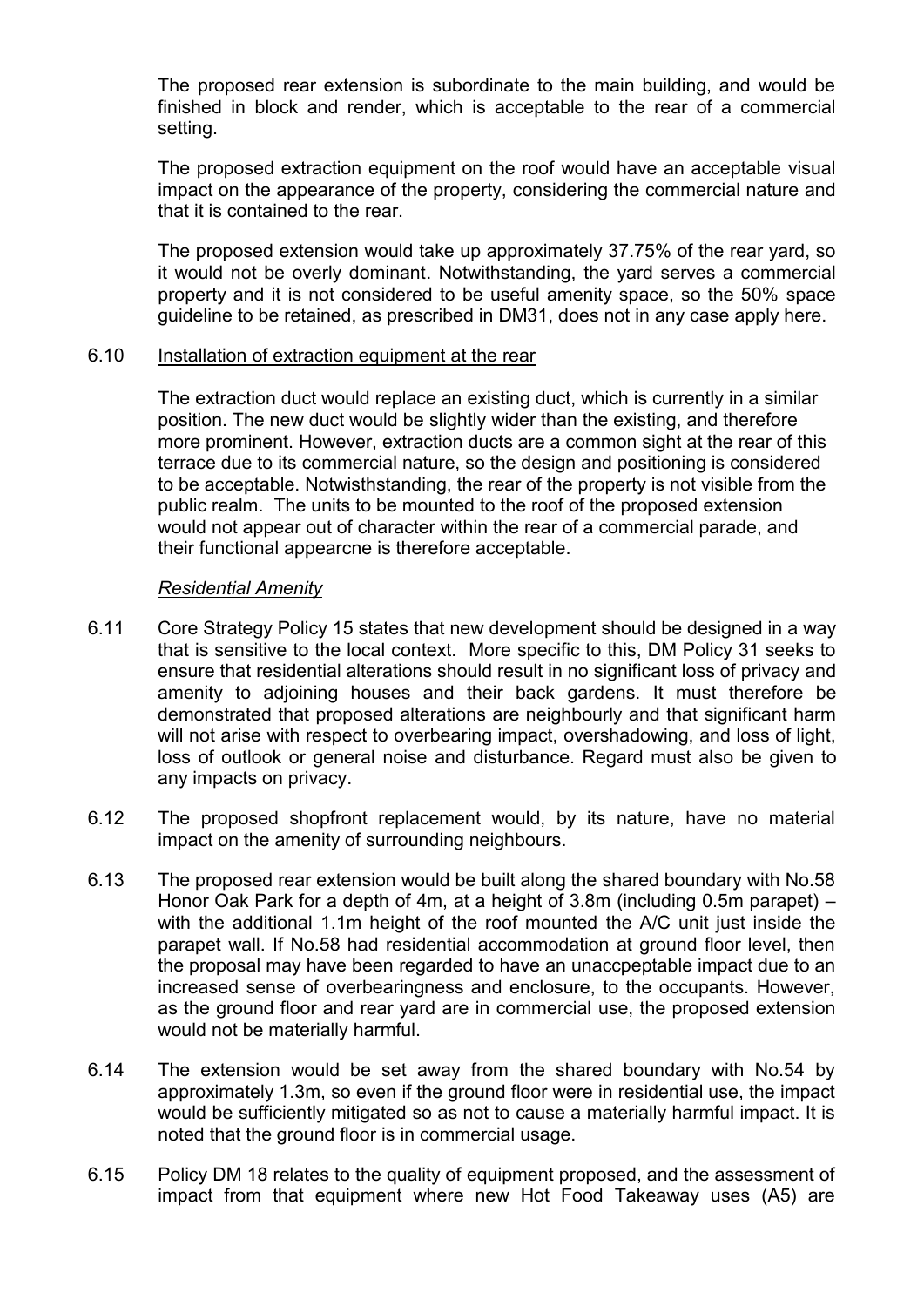proposed. As this application does not proposed a change of use, and A5 use is already occurring on the site, the more relevant policy is DM 26 Noise & Vibration. This requires:

"a Noise and Vibration Assessment for noise and/or vibration generating development or equipment and new noise sensitive development, where appropriate, to identify issues and attenuation measures, prepared by a qualified acoustician. Where development is permitted, conditions may be attached to the planning permission to ensure effective noise insulation or other mitigation measures are undertaken."

- 6.16 The Council's Environmental Health officers have reviwed the details of the proposed new equipment, and considered it to be of a satisfactory form. No material harm to amenity would therefore occur as a result on the new venhtialtion or extraction equipment proposed.
- 6.17 In light of the above discussion, the proposed development is considered to be acceptable with regards to impact upon site or neighbouring amenity, in line with Policies DM26 & DM31.

## **7.0 Local Finance Considerations**

- 7.1 Under Section 70(2) of the Town and Country Planning Act 1990 (as amended), a local finance consideration means:
	- (a) a grant or other financial assistance that has been, or will or could be, provided to a relevant authority by a Minister of the Crown; or
	- (b) sums that a relevant authority has received, or will or could receive, in payment of Community Infrastructure Levy (CIL).
- 7.2 The weight to be attached to a local finance consideration remains a matter for the decision maker.
- 7.3 The Mayor of London's CIL is therefore a material consideration, though is not payable in regard to this application due to the minimal level of increased floorspace proposed.

## **8.0 Equalities Considerations**

- 8.1 Section 149 of the Equality Act 2010 ("the Act") imposes a duty that the Council must, in the exercise of its functions, have due regard to:-
	- (a) eliminate discrimination, harassment, victimisation and any other conduct that is prohibited by or under the Act;
	- (b) advance equality of opportunity between persons who share a relevant protected characteristic and those who do not;
	- (c) foster good relations between persons who share a relevant protected characteristic and persons who do not share it.
- 8.2 The protected characteristics under the Act are: age, disability, gender reassignment, pregnancy and maternity, race, religion or belief, sex and sexual orientation.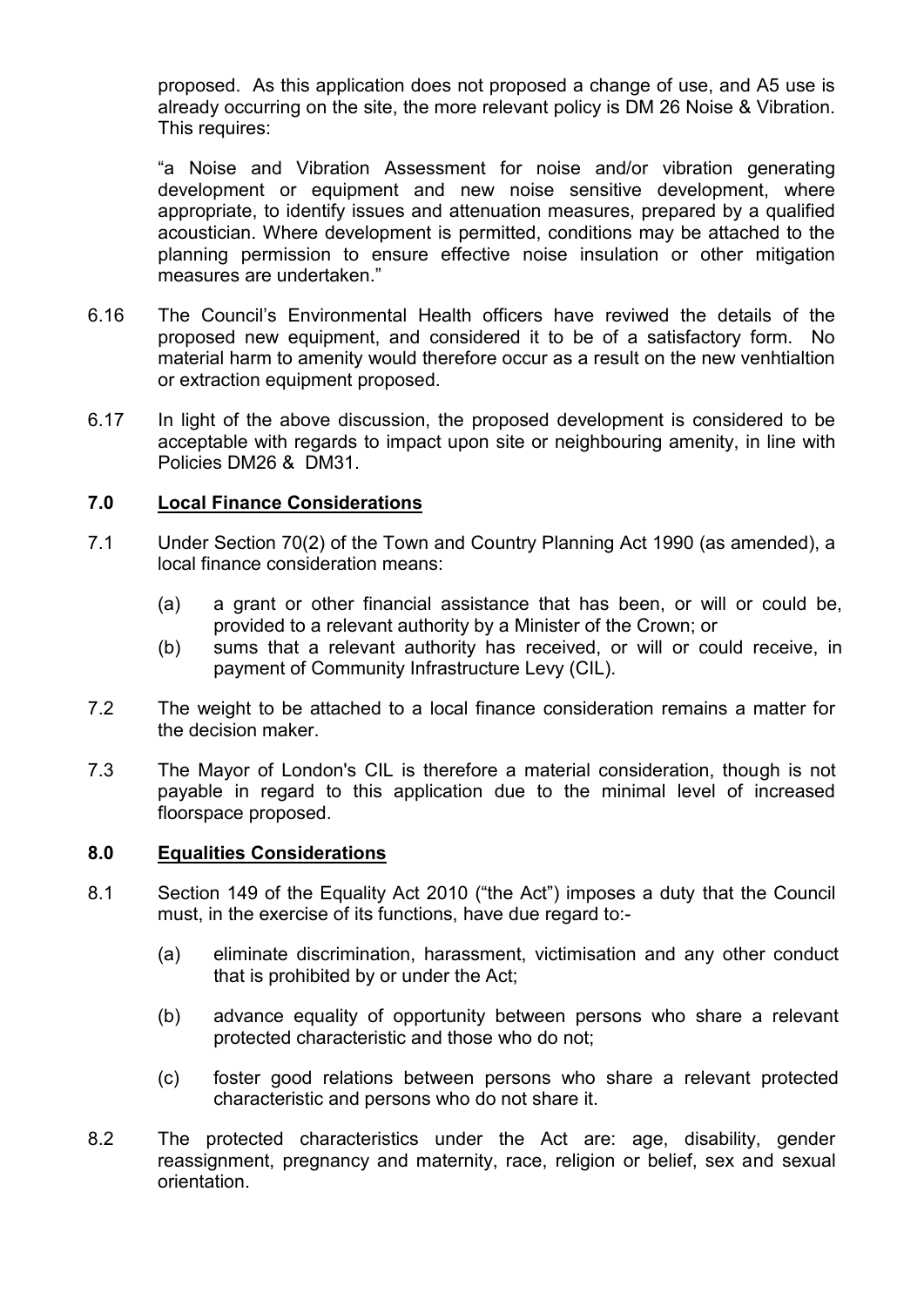- 8.3 The duty is a "have regard duty" and the weight to attach to it is a matter for the decision maker bearing in mind the issues of relevance and proportionality. In this matter there is minimal/no impact on equality
- 8.4 Human rights implications
- 8.5 This planning application engages certain human rights under the Human Rights Act 2008 (the HRA). The HRA prohibits unlawful interference by public bodies with conventions rights. The term 'engage' simply means that human rights may be affected or relevant.
- 8.6 The rights potentially engaged by this application, including the right to a fair trial and the right to respect for private and family life are not considered to be unlawfully interfered with by this proposal.

## **9.0 Conclusion**

- 9.1 The appplication's proposal have been considered against relevant planning policies set out in the Development Management Local Plan (2014), the Core Strategy (2011) London Plan (March 2016) and the National Planning Policy Framework (2012).
- 9.2 The proposed development is considered to be acceptable with regards to its design and and would not cause harm to the character and appearance of the host building, surrounding area or neighbouring amenity.

# **10.0 RECOMMENDATION: Grant Planning Permission subject to the following conditions:**

## **Conditions**

1. The development to which this permission relates must be begun not later than the expiration of three years beginning with the date on which the permission is granted.

**Reason:** As required by Section 91 of the Town and Country Planning Act 1990.

2. The development shall be carried out strictly in accordance with the application plans, drawings and documents hereby approved and as detailed below:

Specification & Defra Report dated (Purified Air - 29 Sept 2017); B9776-AEW-PJ001397-XX-SP-0001 (AEW - 4 Oct 17); B9776-AEW-PJ001397-XX-SP-0002 (AEW 27 Sept 17); B9776-AEW-PJ001397-XX-DR-0005 Rev.A Received 16 Oct 2017; 17/0647/R1 (Cole Jarman - 2 Nov 2017) Received 15 Nov 2017; 19803-134\_02\_P; 19803-134\_S Rev.0 Received 20 Nov 2017 B9776-AEW-PJ001397-XX-DR-0018 Rev.B Received 11 Dec 2017; B9776-AEW-PJ001397-00-DR-0014 Rev.C; B9776-AEW-PJ001397-00-SP-0015 Rev.C; B9776-AEW-PJ001397-00-SP-0016 Rev.C; B9776-AEW-PJ001397-ZZ-SP-